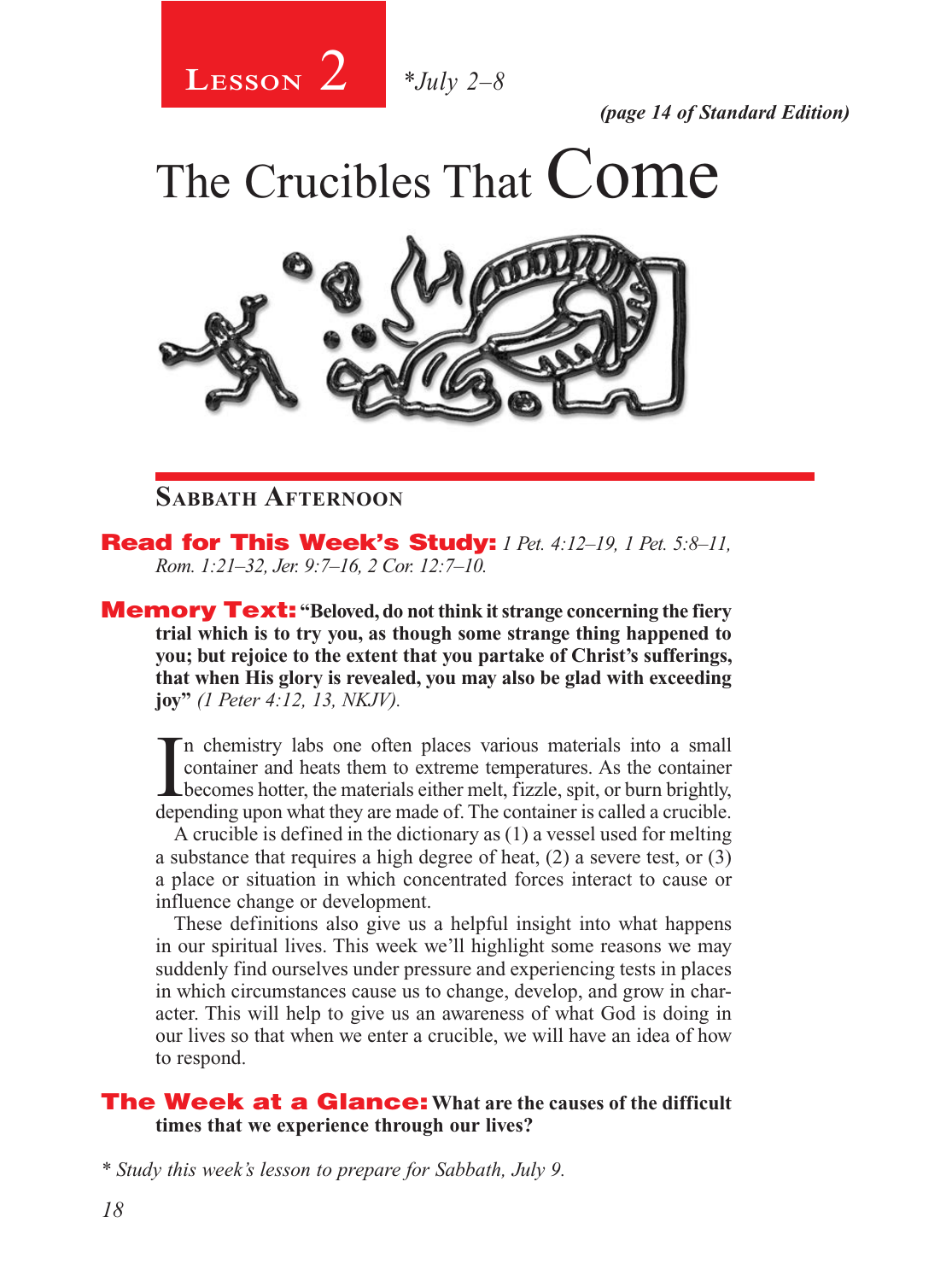# **SUNDAY** July 3

# **Surprises**

**"Beloved, do not think it strange concerning the fiery trial which is to try you, as though some strange thing happened to you"** *(1 Pet. 4:12, NKJV).*

Surprises, painful surprises, can come in many ways. A car veering across the road into your path. A sudden notification that you're losing your job. A medical test that gives you unexpected bad news. Betrayal by someone you loved and who you thought loved you. As bad as the pain can be, it's always made worse by the element of surprise.

This week we will look at a few specific types of painful situations or crucibles that should not take us by surprise.

To begin, let's go back to the text for today in Peter. The Greek word for "surprised" in 1 Peter 4:12 means to be "alien" or "foreign." Peter is urging his readers not to fall into the trap of believing that fiery ordeals and trials are alien to Christian experience. Rather, they are to be considered normal—they can and should be expected.

The word used for "fiery ordeal" *(NIV, NRSV)* or "fiery trial" *(NKJV)*  comes from another Greek word, and it means "a burning." In other places it is translated "furnace." This experience of suffering for our faith could therefore be considered a "smelting process," the process of the crucible.

\_\_\_\_\_\_\_\_\_\_\_\_\_\_\_\_\_\_\_\_\_\_\_\_\_\_\_\_\_\_\_\_\_\_\_\_\_\_\_\_\_\_\_\_\_\_\_\_\_\_\_\_ \_\_\_\_\_\_\_\_\_\_\_\_\_\_\_\_\_\_\_\_\_\_\_\_\_\_\_\_\_\_\_\_\_\_\_\_\_\_\_\_\_\_\_\_\_\_\_\_\_\_\_\_

#### Read **1 Peter 4:12–19. What is Peter's message?**

Many of us are surprised about suffering because we often have an oversimplified view of the Christian life. We know there are two sides—God, who is good; and Satan, who is bad. But often, we then automatically put everything that feels good in the box with God and everything that feels bad in the box with Satan. But life is not so simple. We cannot use our feelings to decide what is in God's box or Satan's box. Sometimes walking with God can be challenging and hard. And following Satan can appear to bring great rewards. Job, who is righteous yet suffering, illustrates this when he asked God, " 'Why do the wicked live on, growing old and increasing in power?' " *(Job 21:7, NIV)*.

**Peter was referring to trials that are the consequence of standing up for Christ. But there also are other reasons that trials come. How could 1 Peter 4:12–19 help you to explain tactfully to a friend why he or she should not be surprised at the painful trials they might face?**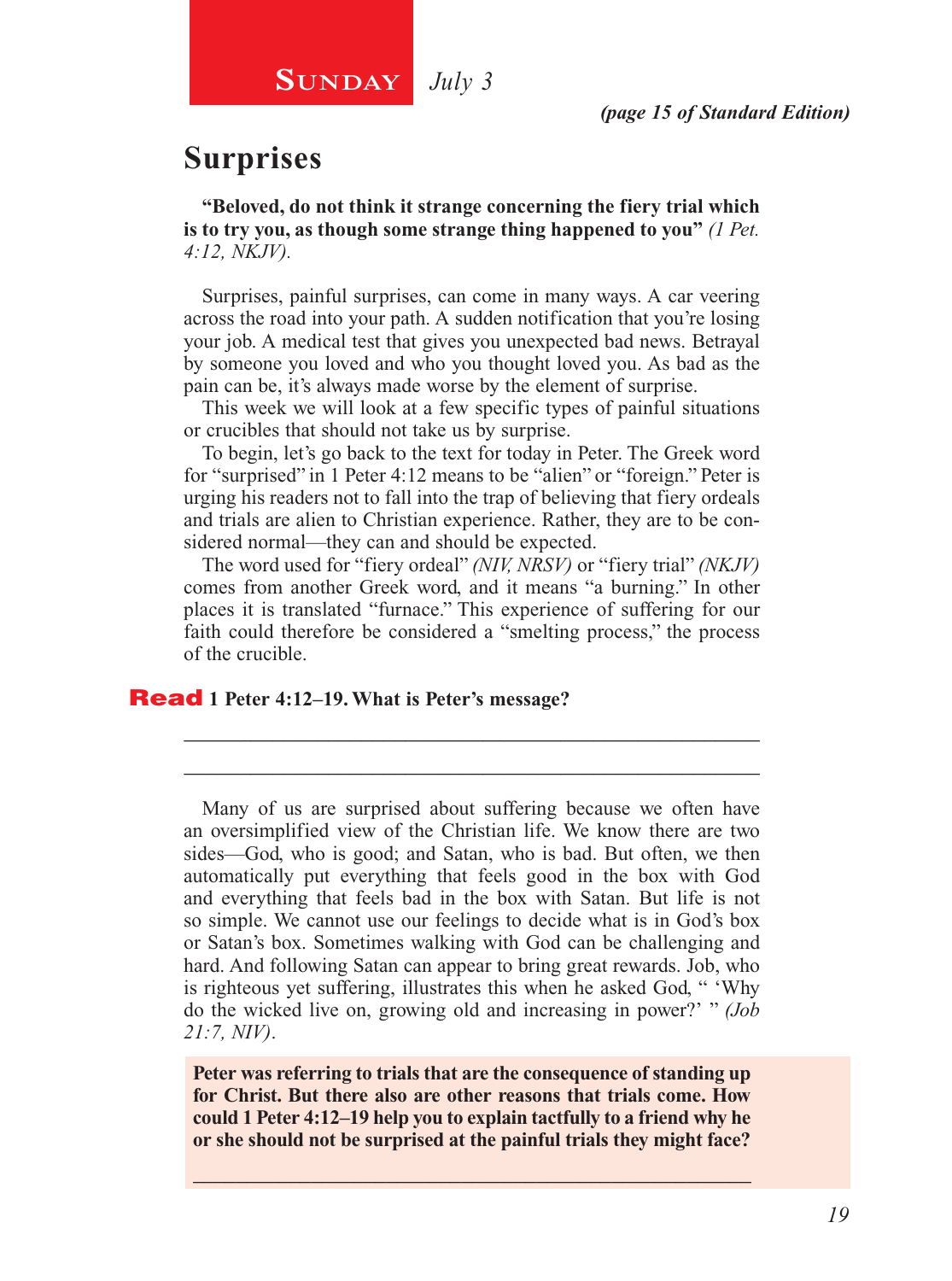# **Crucibles of Satan**

**MONDAY** July 4

**"Be sober, be vigilant; because your adversary the devil walks about like a roaring lion, seeking whom he may devour"** *(1 Pet. 5:8, NKJV).*

**Read** the above text. What's the message there for us? Ask yourself, **"How seriously do I take these words?" What things do you do in your life that show whether you take them seriously?**

Have you ever watched a hungry lion? It's awesome because you know it can catch and eat just about anything it wants. Peter says that Satan is prowling around in the same way. When we look around, we can see the consequences of his desire to kill. Death, suffering, and the twisting and perverting of morals and values are everywhere. We cannot escape seeing the work of Satan.

\_\_\_\_\_\_\_\_\_\_\_\_\_\_\_\_\_\_\_\_\_\_\_\_\_\_\_\_\_\_\_\_\_\_\_\_\_\_\_\_\_\_\_\_\_\_\_\_\_\_\_\_

\_\_\_\_\_\_\_\_\_\_\_\_\_\_\_\_\_\_\_\_\_\_\_\_\_\_\_\_\_\_\_\_\_\_\_\_\_\_\_\_\_\_\_\_\_\_\_\_\_\_\_\_

\_\_\_\_\_\_\_\_\_\_\_\_\_\_\_\_\_\_\_\_\_\_\_\_\_\_\_\_\_\_\_\_\_\_\_\_\_\_\_\_\_\_\_\_\_\_\_\_\_\_\_\_

\_\_\_\_\_\_\_\_\_\_\_\_\_\_\_\_\_\_\_\_\_\_\_\_\_\_\_\_\_\_\_\_\_\_\_\_\_\_\_\_\_\_\_\_\_\_\_\_\_\_\_\_

\_\_\_\_\_\_\_\_\_\_\_\_\_\_\_\_\_\_\_\_\_\_\_\_\_\_\_\_\_\_\_\_\_\_\_\_\_\_\_\_\_\_\_\_\_\_\_\_\_\_\_\_

\_\_\_\_\_\_\_\_\_\_\_\_\_\_\_\_\_\_\_\_\_\_\_\_\_\_\_\_\_\_\_\_\_\_\_\_\_\_\_\_\_\_\_\_\_\_\_\_\_\_\_\_

Read **1 Peter 5:8–11. How should Christians react to Satan's prowling?**

What **does God promise to do for those who are suffering?** *1 Pet. 5:10.*

Peter writes these words in the context of responding to Satan's attacks on Christian faith. But as we have mentioned, Satan is at work in many different ways. And although we must be aware of the reality and the power of our enemy, we must never be discouraged, for we must always remember that Jesus has beaten Satan; that Satan is a defeated foe; and that as long as we stay connected with Jesus, as long as we cling to Him in faith, we can never be defeated either. Because of the cross, Christ's victory is our victory.

**Think about the other ways that Satan causes pain. How could reading 1 Peter 5:8–11 help us to deal with the anguish that we experience because of our fate in living in a sinful world in which Satan wreaks havoc?**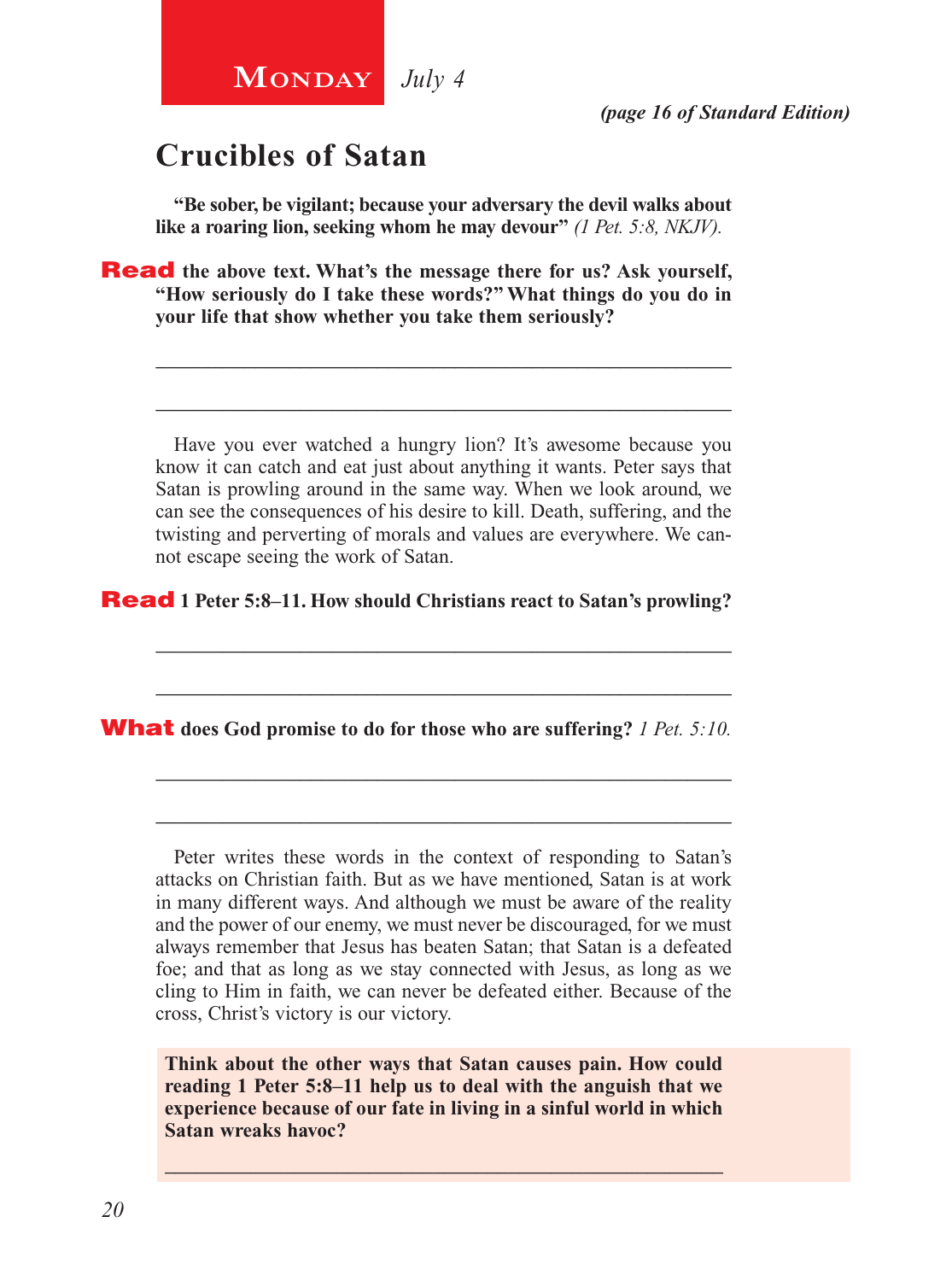# **Crucibles of Sin**

**"For the wrath of God is revealed from heaven against all ungodliness and unrighteousness of men, who suppress the truth in unrighteousness"** *(Rom. 1:18, NKJV).*

Everything we do has a consequence. If you stand in the hot sun with ice cream, it will certainly melt. Cause and effect always go together. And no matter how desperately we may want things to be different, it is the same with sin. It always reaps consequences. It is not that God sits in heaven wondering what terrible things He can do to people who sin; no, sin itself comes with its own built-in consequences.

The problem is that many times we think that we can somehow outwit God and sin without experiencing the consequences. It never happens. Paul makes it very clear that sinning has consequences, not only for eternity but also painful and distressing consequences today.

\_\_\_\_\_\_\_\_\_\_\_\_\_\_\_\_\_\_\_\_\_\_\_\_\_\_\_\_\_\_\_\_\_\_\_\_\_\_\_\_\_\_\_\_\_\_\_\_\_\_\_\_

\_\_\_\_\_\_\_\_\_\_\_\_\_\_\_\_\_\_\_\_\_\_\_\_\_\_\_\_\_\_\_\_\_\_\_\_\_\_\_\_\_\_\_\_\_\_\_\_\_\_\_\_

\_\_\_\_\_\_\_\_\_\_\_\_\_\_\_\_\_\_\_\_\_\_\_\_\_\_\_\_\_\_\_\_\_\_\_\_\_\_\_\_\_\_\_\_\_\_\_\_\_\_\_\_

**In** Romans 1:21–32, Paul describes the process when people fall into sin **and the consequences of those sins. Read these verses prayerfully and carefully, and summarize the essence of what Paul is saying, focusing specifically on the stages of sin and its consequences.** 

A couple of verses earlier Paul describes these consequences as the "wrath of God" *(Rom. 1:18)*. God's wrath in this passage is simply God calling human beings to reap what they sow. Even for Christians, God does not always intervene immediately to remove the pain that results from our own actions. Many times He allows us to experience the consequences of our actions in order for us to understand how deeply damaging and offensive our sin is.

We have been considering the consequences of breaking God's moral laws. But what about breaking God's health laws? Our bodies are God's home. If we abuse our bodies by failing to eat healthfully or to exercise, or if we regularly overwork, this also is sin against God. And this has consequences that can create the conditions of a crucible.

**In your own life, how have you reaped the immediate consequences of your own sins? What lessons have you learned? What changes must you make in order not to go through something similar again?**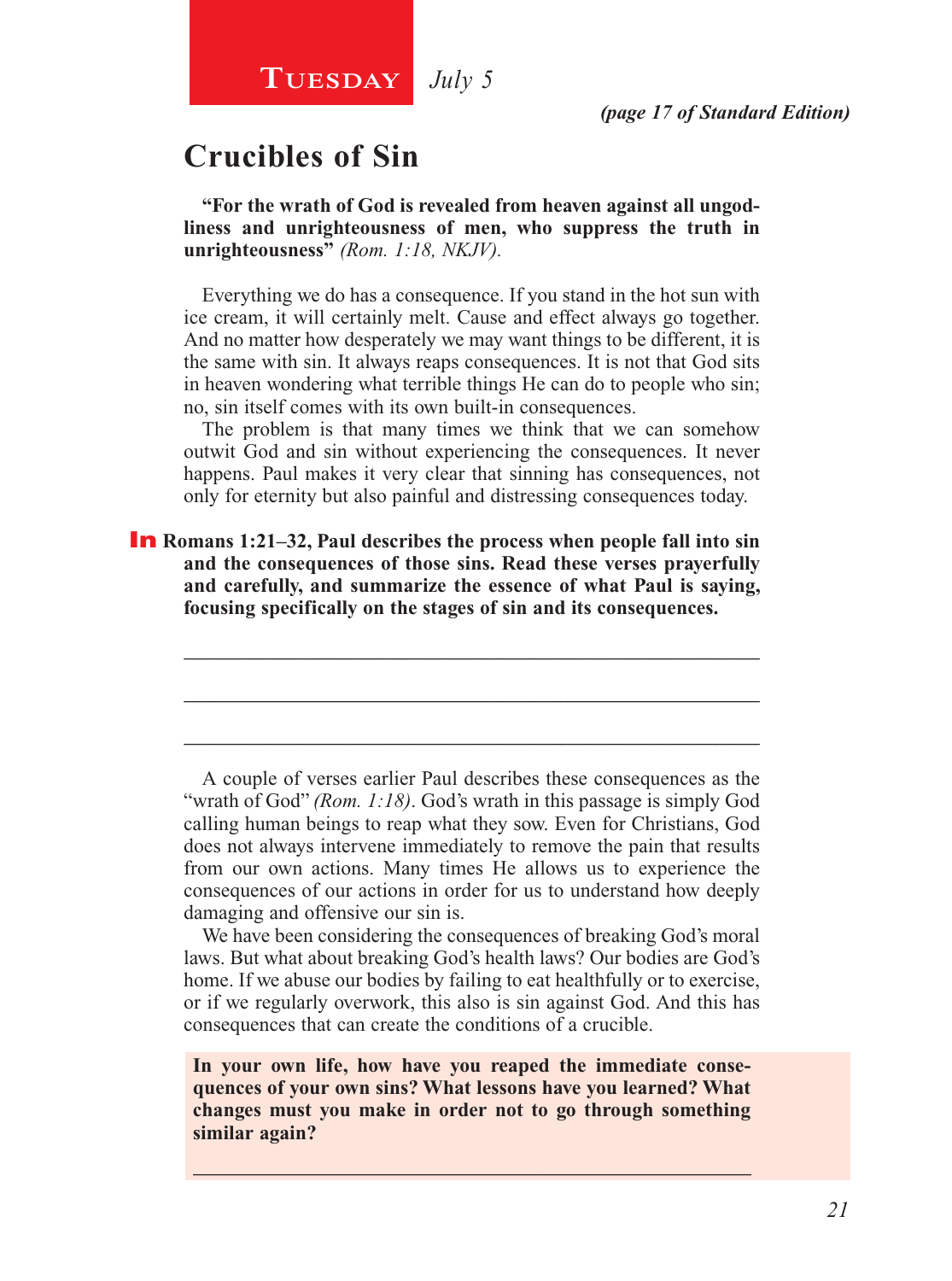**WEDNESDAY** July 6

*(page 18 of Standard Edition)*

# **Crucibles of Purification**

"Therefore thus says the LORD of hosts: 'Behold, I will refine **them and try them; for how shall I deal with the daughter of My people?' "** *(Jer. 9:7, NKJV).*

"If the Spirit of God brings to your mind a word of the Lord that hurts you, you can be sure that there is something in you that He wants to hurt to the point of its death."—Oswald Chambers, *My Utmost for His Highest* (Uhrichsville, OH: Barbour & Company, Inc., 1963), p. 271.

\_\_\_\_\_\_\_\_\_\_\_\_\_\_\_\_\_\_\_\_\_\_\_\_\_\_\_\_\_\_\_\_\_\_\_\_\_\_\_\_\_\_\_\_\_\_\_\_\_\_\_\_

\_\_\_\_\_\_\_\_\_\_\_\_\_\_\_\_\_\_\_\_\_\_\_\_\_\_\_\_\_\_\_\_\_\_\_\_\_\_\_\_\_\_\_\_\_\_\_\_\_\_\_\_

\_\_\_\_\_\_\_\_\_\_\_\_\_\_\_\_\_\_\_\_\_\_\_\_\_\_\_\_\_\_\_\_\_\_\_\_\_\_\_\_\_\_\_\_\_\_\_\_\_\_\_\_

\_\_\_\_\_\_\_\_\_\_\_\_\_\_\_\_\_\_\_\_\_\_\_\_\_\_\_\_\_\_\_\_\_\_\_\_\_\_\_\_\_\_\_\_\_\_\_\_\_\_\_\_

How **do you understand the quote and text above? What has been your own experience with the pains involved in the purification process?** 

Read **Jeremiah 9:7–16. God says that He will "refine and test"** *(NRSV)***, or "melt"** *(KJV)***, Judah and Jerusalem** *(Jer. 9:7, NIV)***. What two reasons does God give for this?** *(Jer. 9:13, 14)***. How will the refining happen?** *(Jer. 9:15, 16)***.**

God's refining and testing involved drastic action. There are perhaps three reasons why refining and testing may feel like a crucible. First, we experience pain as God allows circumstances to bring our sin to our attention. A little earlier, Jeremiah unhappily writes, " 'The bellows blow fiercely to burn away the lead with fire, but the refining goes on in vain; the wicked are not purged out' " *(Jer. 6:29, NIV)*. Thus, sometimes drastic action is needed in order to get our attention. Second, we experience anguish as we feel sorrow for the sin we now see clearly. Third, we experience frustration as we try to live differently. It can be quite uncomfortable and difficult to keep choosing to give up the things that have been so much a part of us.

**Think about the sins that you struggle with. If God were going to refine and test you today, how might He do it? What action could you take now to deal with this before God would need to take drastic steps with you, as He did with Israel?**

\_\_\_\_\_\_\_\_\_\_\_\_\_\_\_\_\_\_\_\_\_\_\_\_\_\_\_\_\_\_\_\_\_\_\_\_\_\_\_\_\_\_\_\_\_\_\_\_\_\_\_\_ \_\_\_\_\_\_\_\_\_\_\_\_\_\_\_\_\_\_\_\_\_\_\_\_\_\_\_\_\_\_\_\_\_\_\_\_\_\_\_\_\_\_\_\_\_\_\_\_\_\_\_\_

*22*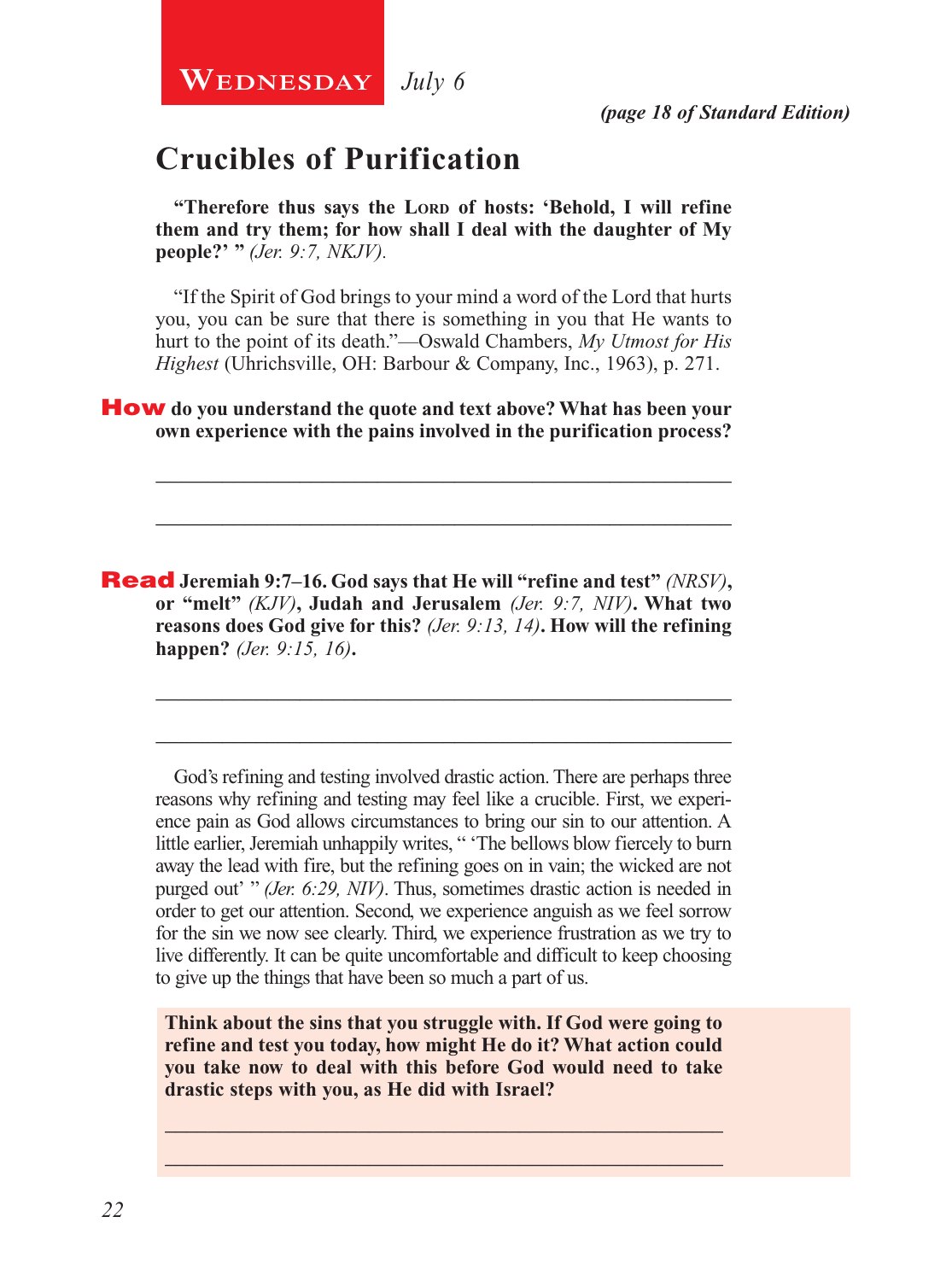# **Crucibles of Maturity**

**"And lest I should be exalted above measure by the abundance of the revelations, a thorn in the flesh was given to me, a messenger of Satan to buffet me, lest I be exalted above measure"** *(2 Cor. 12:7, NKJV).*

There is a big difference between cutting down and pruning. We cut down plants that we don't want anymore; we prune plants that we want to develop into greater fruitfulness. Both processes, however, do involve a sharp knife. Indeed, pruning requires cutting parts off the plant that might seem to a novice gardener like destroying it. In a spiritual context, Bruce Wilkinson writes, "Are you praying for God's superabundant blessings and pleading that He will make you more like His Son?

"If your answer is yes, then you are asking for the shears."—*Secrets of the Vine* (Sisters, OR: Multnomah Publishers, Inc., 2001), p. 60.

People have wondered what Paul actually meant by a "thorn in my flesh" *(2 Cor. 12:7, NIV)*. Ideas range from Paul being under constant attacks from enemies to having a speech difficulty. It seems that this was actually a problem with his eyesight (see Ellen G. White Comments, *The SDA Bible Commentary*, vol. 6, p. 1107). Amazingly, Paul believed that his "thorn" was "given me."

#### **What** do you think Paul meant by "given me"? Who gave it to him? **How was God able to use it for Paul's benefit?**

Notice that Paul's "thorn" had a definite purpose: "to keep me from becoming conceited" *(2 Cor. 12:7, NIV)*. It was not because of any specific sin he had committed but to prevent him from sinning in the future. Paul recognized that by nature he had a weakness to sin and that this "thorn" could guard against it.

\_\_\_\_\_\_\_\_\_\_\_\_\_\_\_\_\_\_\_\_\_\_\_\_\_\_\_\_\_\_\_\_\_\_\_\_\_\_\_\_\_\_\_\_\_\_\_\_\_\_\_\_

#### Read **2 Corinthians 12:7–10. How does Paul deal with his "thorn"? Do you think that Paul's weakness had any other spiritual benefits for him? How can the way that Paul responds help you to deal with "thorns" that you may have to carry?**

**In what ways might God's ideas for your spiritual development be very different from your own? Think about areas in your life in which you need to become more fruitful in righteousness. What spiritual qualities would you like to ask God to develop in you through His "pruning"?**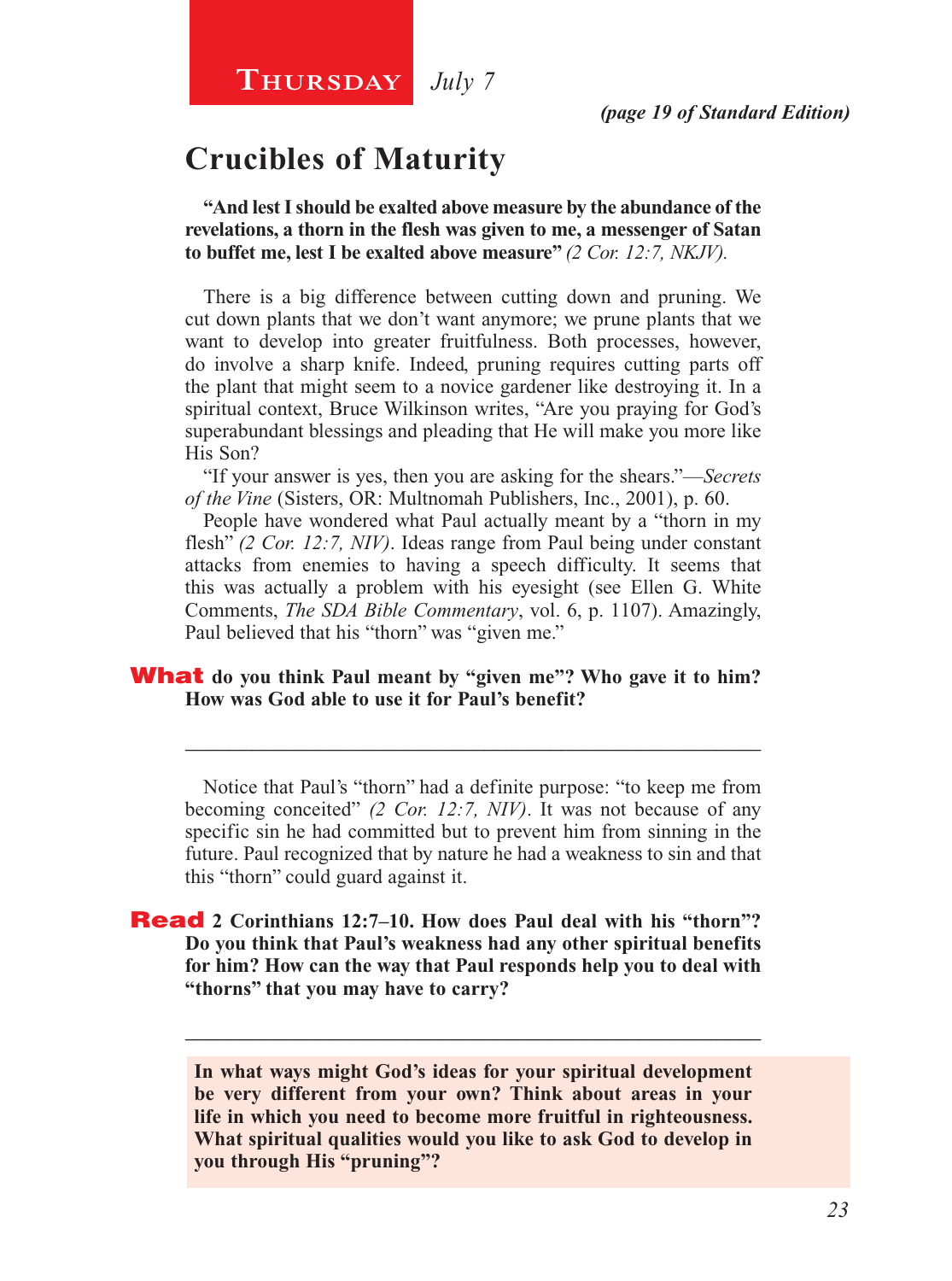# **FRIDAY** July 8

#### *(page 20 of Standard Edition)*

Further Thought: Read Ellen G. White, "Effectual Prayer," in *Signs of the Times*, November 18, 1903; Ellen G. White Comments, p. 1182, in *The SDA Bible Commentary*, vol. 4; "God Permits Trial and Affliction to Purify Me," p. 92, in *My Life Today*.

"He who reads the hearts of men knows their characters better than they themselves know them. He sees that some have powers and susceptibilities which, rightly directed, might be used in the advancement of His work. In His providence He brings these persons into different positions and varied circumstances that they may discover in their character the defects which have been concealed from their own knowledge. He gives them opportunity to correct these defects, and to fit themselves for His service. Often He permits the fires of affliction to assail them that they may be purified."—Ellen G. White, *The Ministry of Healing*, p. 471.

#### Discussion Questions:

Ê **It really can be hard while we are reaping the consequences of our sin. "Will I ever be able to be made right with God again?" we ask. What promises does God make that can encourage us to persevere through such times and not give up? (See what Paul writes later in Romans 5:1–11.) What can you say to someone who is asking this very question?**

 $\bullet$  What does Ellen G. White mean by "His providence"? How **does this work? How do you know when something happens by God's providence? What acts of God's "providence" have led to trials in your own life? As a class, discuss what you've learned at this time. How might you help someone else who is wondering whether some event is indeed "His providence"?**

 $\bullet$  If you know someone who is going through a crucible experi**ence right now, does it matter, or should it matter, what brought it on? That is, how should you react to this person and his or her suffering, regardless of what caused it?**

 $\bullet$  **A Christian young man living in South America went through a bitter trial. After it was over, he moved to Europe and later commented to someone, "I left my corpse in South America." What does that mean? Why must we all, in a sense, leave our corpse somewhere? What role do trials have in that process?** 

Î **As a class, plan an outing to a hospital or somewhere where you could be of help, comfort, and cheer to those who, for whatever reason, are in a crucible.**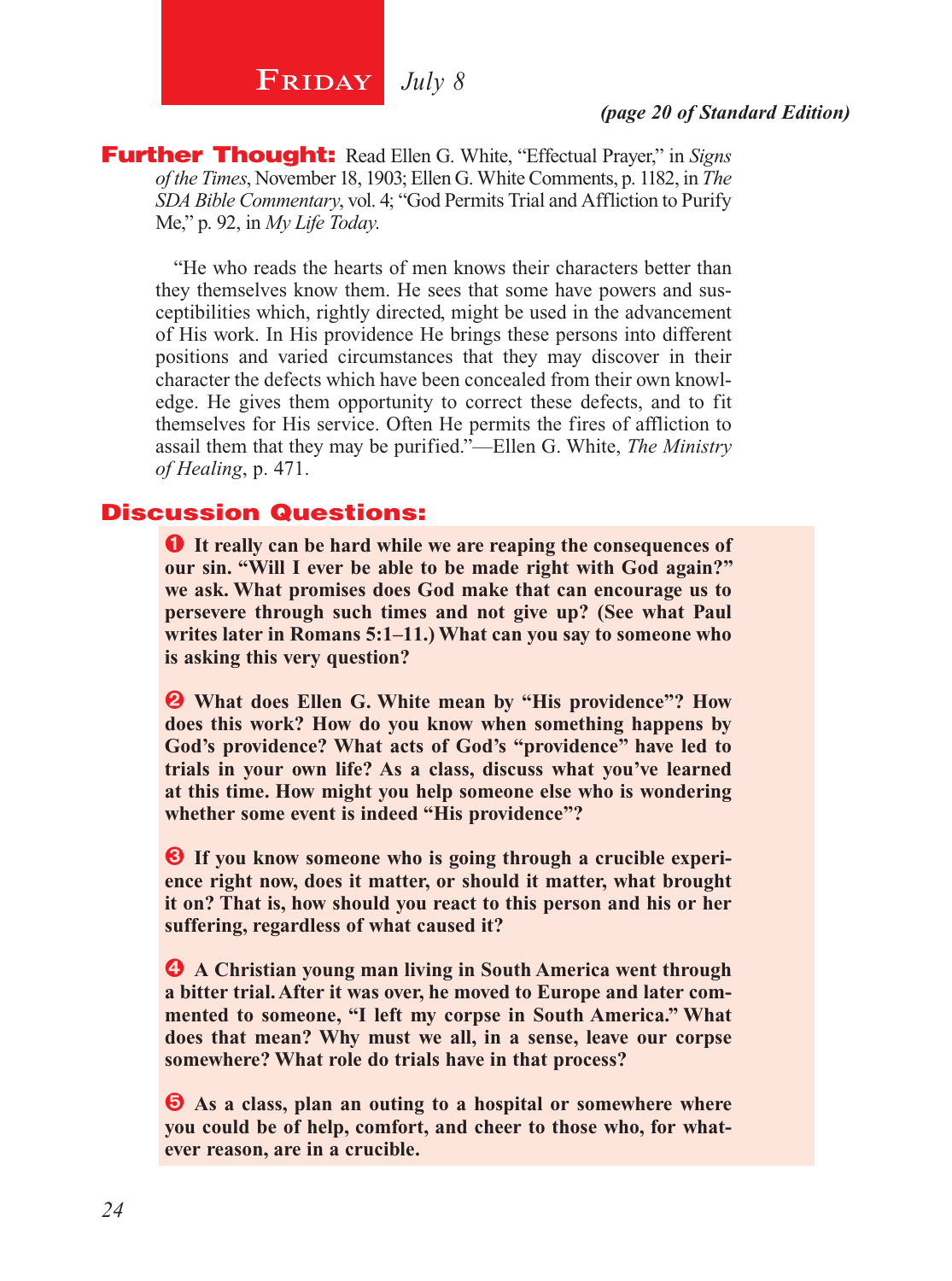# INSIDES*tory*

# Part 2: Bullied at School

#### *By* Andrew McChesney

Mother was worried about Junior. The usually cheerful 15-year-old boy had become uptight and hostile in their home in Manaus, Brazil. Against her wishes, he had signed up to learn Capoeira, an African-Brazilian martial art.

"Eduardo, I don't like Junior learning martial arts," she told her husband. "It's no problem for me to take him," he replied. "The classes are just up the street from the Candomblé temple where I work."

"That also bothers me," Mother said. "I didn't know whether Capoeira and Candomblé are somehow related, but I don't want my son doing either."

Father scowled. "Junior told me that some boys are bullying him at school," he said. "That's why he decided to take martial arts."

The next day, as Mother waited at school to take Junior home, she poured out her heart to Dilma Araujos dos Santos, the mother of one of Junior's classmates, Clifferson. "My son doesn't have any good friends," she said.

A few days later, Clifferson invited Junior to a video gamers club at his house. Mother, pleased that Junior had found a friend, allowed him to go.

At Clifferson's house, Junior found several boys playing a sports video game. After a few minutes, Clifferson turned off the game and invited the boys to sing about Jesus. Then the boys opened Bibles and talked about what Jesus meant to them. "Are you Christians?" Junior asked. "Yes," Clifferson said. "At our club, we play sports games and talk about Jesus."

Junior liked his new friends; he didn't miss any meetings after that.

One day, Clifferson's mother invited Junior to go to church with the family. Junior was happy to spend more time with Clifferson, and stopped going to martial arts classes. He didn't tell Mother he was visiting Alpha Seventh-day Adventist Community Church. He only said he was going out.

Mother soon noticed that Junior was eager to leave the house on Saturday, and she asked what he was doing. He showed her the YouTube channel where the church live-streamed its Sabbath services. Mother began to watch.

One Sabbath, Junior told Mother that a man had given his heart to Jesus and been baptized at the church. "I want to be baptized," he said.

A few Sabbaths later, Mother accompanied Junior to church. She listened as the Sabbath School teacher taught from the adult Bible study guide. Someone gave her a Bible, and she looked up the verses the teacher read from Revelation. A chill ran down her spine when she read, " 'But the cowardly, unbelieving, abominable, murderers, sexually immoral, sorcerers, idolaters, and all liars shall have their part in the lake which burns with fire and brimstone, which is the second death' " *(Rev. 21:8, NKJV)*.

*That's the destiny of my husband*, Mother thought. *He will perish in the lake of fire.* She began to pray for Father.

*Your Thirteenth Sabbath Offering will help open eight churches in the South American Divi*sion, including four in Brazil, where Father *(EDUARDO FERREIRA DOS SANTOS)* and his family live.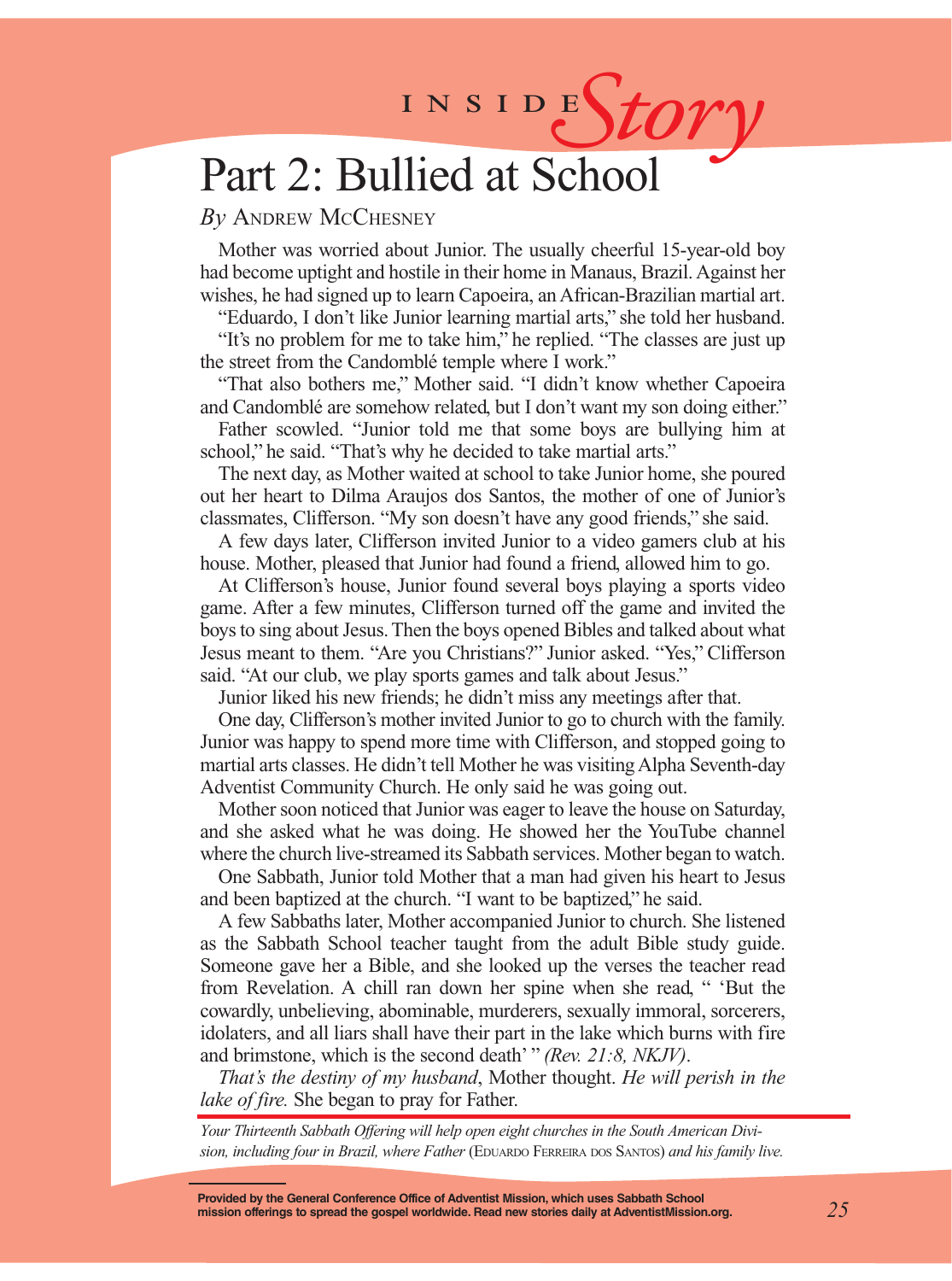#### Key Text: *1 Peter 4:12, 13*

Study Focus: *Jer. 9:7–16, Rom. 1:21–32, 2 Cor. 12:7–12, 1 Pet. 4:12–19, 1 Pet. 5:8–11.*

## *Part I: Overview*

Trials of all types battered Peter in successive waves throughout his life. He battled the literal foaming waves of the lake during the cold nights that he spent fishing for his family. He battled the waves of bitter remorse when he betrayed his Lord. He battled the waves of uncertainty in the prison after preaching the gospel. He battled the waves of frustration when working to establish the fledgling Christian church. He became, as it were, a student in the school of suffering, tracing his trials from cause to effect, thereby becoming enabled to grow through his experiences. But he especially learned to understand the role that suffering had both in God's work of salvation and in his own personal hope to do, and become, what God wanted for him. Because Peter became an expert in suffering and trials, he is best suited to teach us this week. This week's lesson highlights several types of crucibles: crucibles generated by Satan, crucibles generated by our sin, crucibles used by God to purify us and form our character, and crucibles of maturity. Each of these crucibles has its source (Satan, us, or God) and criteria for management and response.

**Lesson Themes:** This week's lesson highlights two major themes.

- 1. Suffering is a present reality in our fallen world and, as Christians, we must learn to deal with suffering and to learn from it.
- 2. As stewards of our own spirituality, we need to learn to distinguish between different types of trials and suffering. This will help us to understand how to deal with crises in our lives and to draw the best lessons.

### *Part II: Commentary*

#### **Suffering With Christ**

First Peter 4:12, 13 intrigues us with two major themes. First, what does Peter mean by telling us that we should not be surprised when trials hit our lives? Evil and sin are intruders in God's created order. They are not natural to biological life or to moral life, as originally created by God. We must not permit ourselves to become accustomed to them or accept them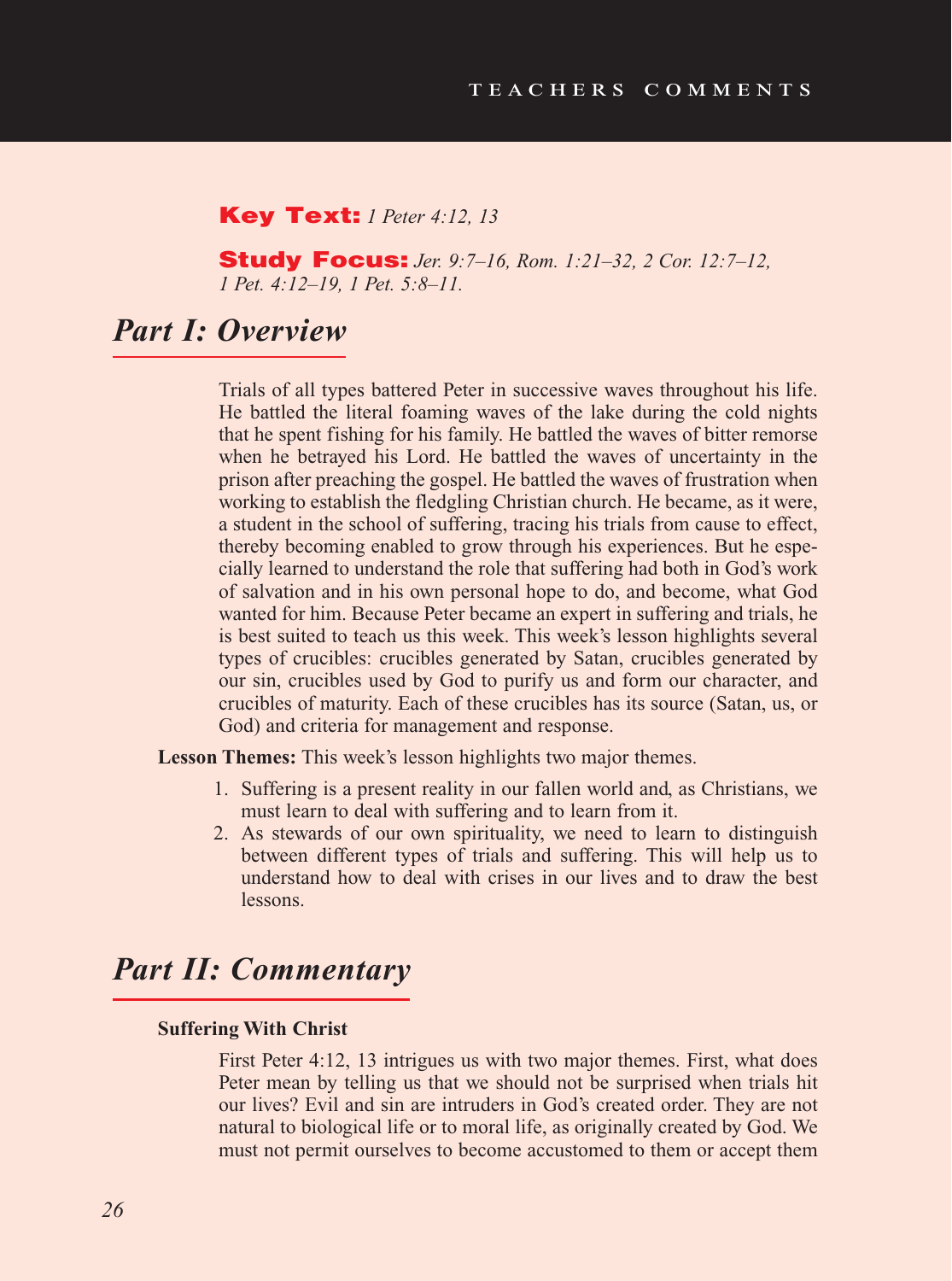as part of God's original world. Evil and sin will not endure. The time is coming when God will put an end to them.

What Peter is communicating here is that it is in a post-Fall world that sin, evil, suffering, and death are ubiquitous. To survive in this world, we must accept that this new reality, albeit temporary, is present. Although we should not live in a constant angst, fearing that evil is going to befall us any moment, we do need to be ready for what may happen as a consequence of evil.

In this context, being ready means: (1) being aware of the panorama of the great controversy; (2) being continually connected to God in prayer and through His revelation of Himself; and (3) having spiritual friends who will be ready to wisely, compassionately, and biblically console and support us in times of suffering.

Second, what does Peter mean by telling us to rejoice as we participate in the suffering of Christ? Peter highlights the suffering of Christ several times in his first epistle. In chapter 1, the entire event of the first coming of Christ, as predicted by the Holy Spirit, is described as the "sufferings of Christ" *(1 Pet. 1:11, NKJV)*. In chapter 2, Peter explains that Jesus suffered unjustly because He is the Suffering Servant of Isaiah 53 *(1 Pet. 2:21–25)*. In chapter 3, Peter emphasizes that Jesus "suffered for sins once for all, the righteous for the unrighteous, in order to bring you to God" *(1 Pet. 3:18, NRSV)*. In chapter 4, Peter adds that "Christ suffered in his body" *(1 Pet. 4:1, NIV)*, and in chapter 5, he confirms that he himself witnessed "Christ's sufferings" *(1 Pet. 5:1, NIV)*.

Peter also relates all our suffering to Christ's suffering.

In chapter 1, Peter tells Christians that they need to rejoice in Christ's salvation, even though "for a little while you may have had to suffer grief in all kinds of trials" *(1 Pet. 1:6, NIV)*. This suffering, however, will only "result in praise, glory and honor when Jesus Christ is revealed" *(1 Pet. 1:7, NIV).*

In chapter 2, Peter explains that to suffer unjustly is commendable *(1 Pet. 2:19, 20)*, because Jesus, too, suffered unjustly *(1 Pet. 2:21–25).*

In chapter 3, he continues with the same theme of unjust suffering: "If you should suffer for what is right, you are blessed," for "it is better, if it is God's will, to suffer for doing good than for doing evil" *(1 Pet. 3:14, 17, NIV)*. This is so because, humanly speaking, there was nothing just about Jesus, the righteous, dying for the unrighteous; but this very act resulted in good and salvation for the sinners, for God, and for the universe. The same holds true for us in regard to our suffering as Christians; there is nothing just about our suffering persecution for being Christians, but such suffering can be used for good, because it will lead to character transformation for us and to salvation for many other people, while bringing glory to God *(1 Pet. 1:6, 7).*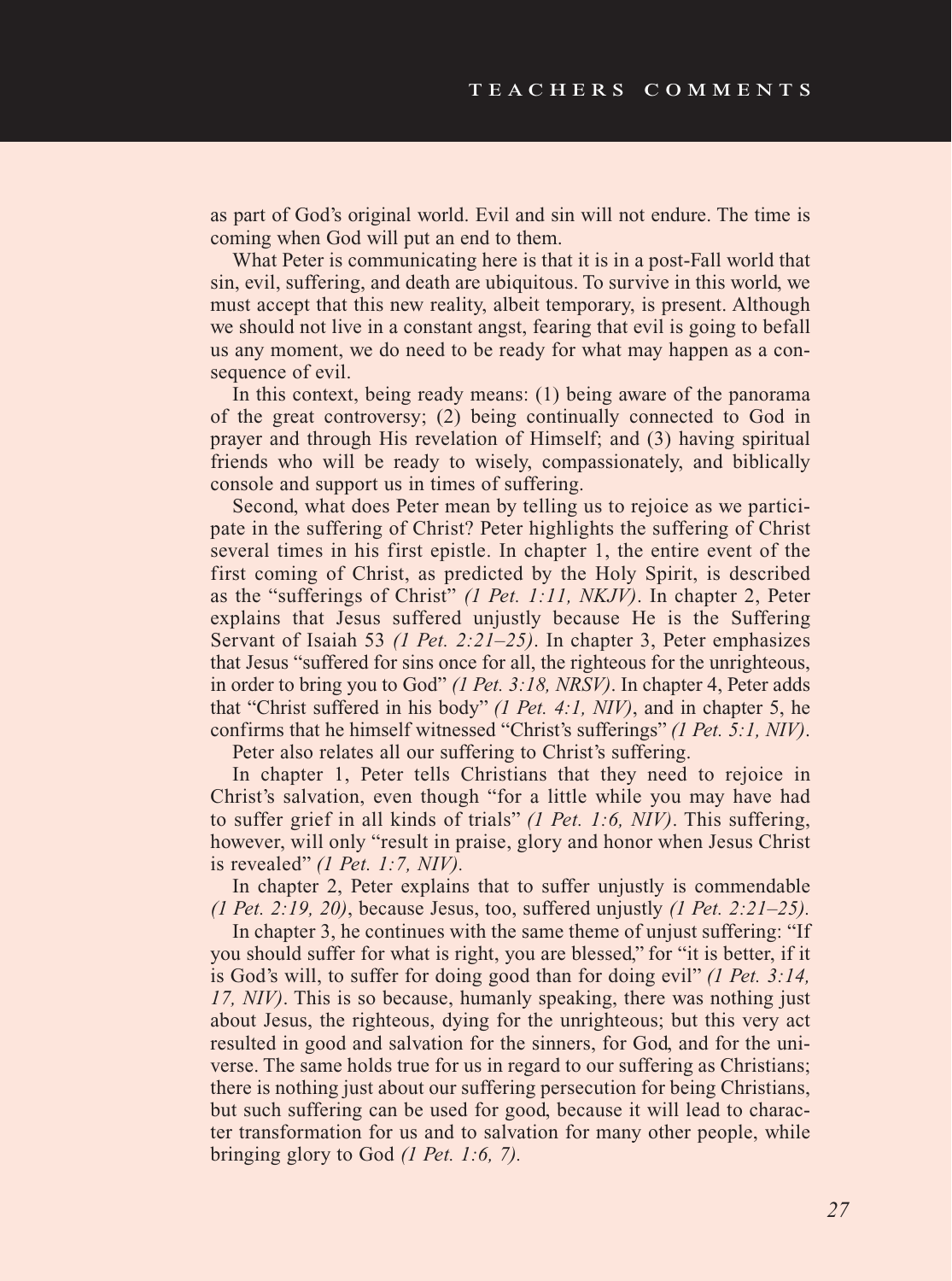In chapter 4, Peter explains the good that suffering does in us and for us: suffering helps us discipline both our bodies and our desires *(1 Pet. 4:1, 2)*. But such moral discipline is not simply a natural result of the suffering caused by our various wrongdoings *(1 Pet. 4:15)*. Our suffering is effective because we "share the sufferings of Christ" *(1 Pet. 4:13, NASB)*, we suffer "as a Christian" bearing God's name *(1 Pet. 4:16, NASB)*, and according to God's will *(1 Pet. 4:19)*.

In chapter 5, Peter reminds us that we are not alone, for many other Christian brothers and sisters throughout the world are "undergoing the same kind of sufferings" *(1 Pet. 5:9, NIV)*. We have the assurance that, in the perspective of God's grace and salvation, this suffering is just for "a little while" *(1 Pet. 5:10, NIV).*

#### **The Enlightenment's Devil** *(1 Pet. 5:8–11)*

The figure of the devil was real for Christians throughout history. The Protestant Reformers viewed his existence as real. However, during and after the Enlightenment, philosophers and theologians built a worldview that rejected the existence of persons or phenomena that operated beyond the known world. This worldview conditioned liberal Christianity, today, to deny the existence of the devil as a real person. Instead, this group declares that the devil is merely a mythical representation of the principle of evil. Consequently, evil is now regarded as the result of ignorance or is a product of a long, violent evolutionary process from which the human race emerged. Thus, evil is the result of a material, genetic, and social determinism. Even if some Christians would admit the existence of the devil, they would find it difficult to believe he is indeed as wicked and powerful as depicted in the Bible.

As Bible-believing Christians, however, we regard the existence of the devil as real. For Jesus, Satan was a real being, not a symbol of some inner dark aspects of His mind *(see, for instance, Matt. 4:1–11)*. Paul, too, saw the Christian as engaged in a fight that is waged against "the spiritual forces of evil in the heavenly realms" *(Eph. 6:12, NIV)*. And here, in our lesson, Peter reminds us to be on our guard against the attacks of the devil *(1 Pet. 5:8)*. However, though he is real, the Christian does not focus on the devil. Yes, we must be aware of his existence and careful not to fall for his deceptions, but the center, the essence, and the joy of our life is Christ and His salvation.

#### **Ellen G. White: The Role of Suffering After the Fall**

"And the life of toil and care which was henceforth to be man's lot was appointed in love. It was a discipline rendered needful by his sin, to place a check upon the indulgence of appetite and passion, to develop habits of self-control. It was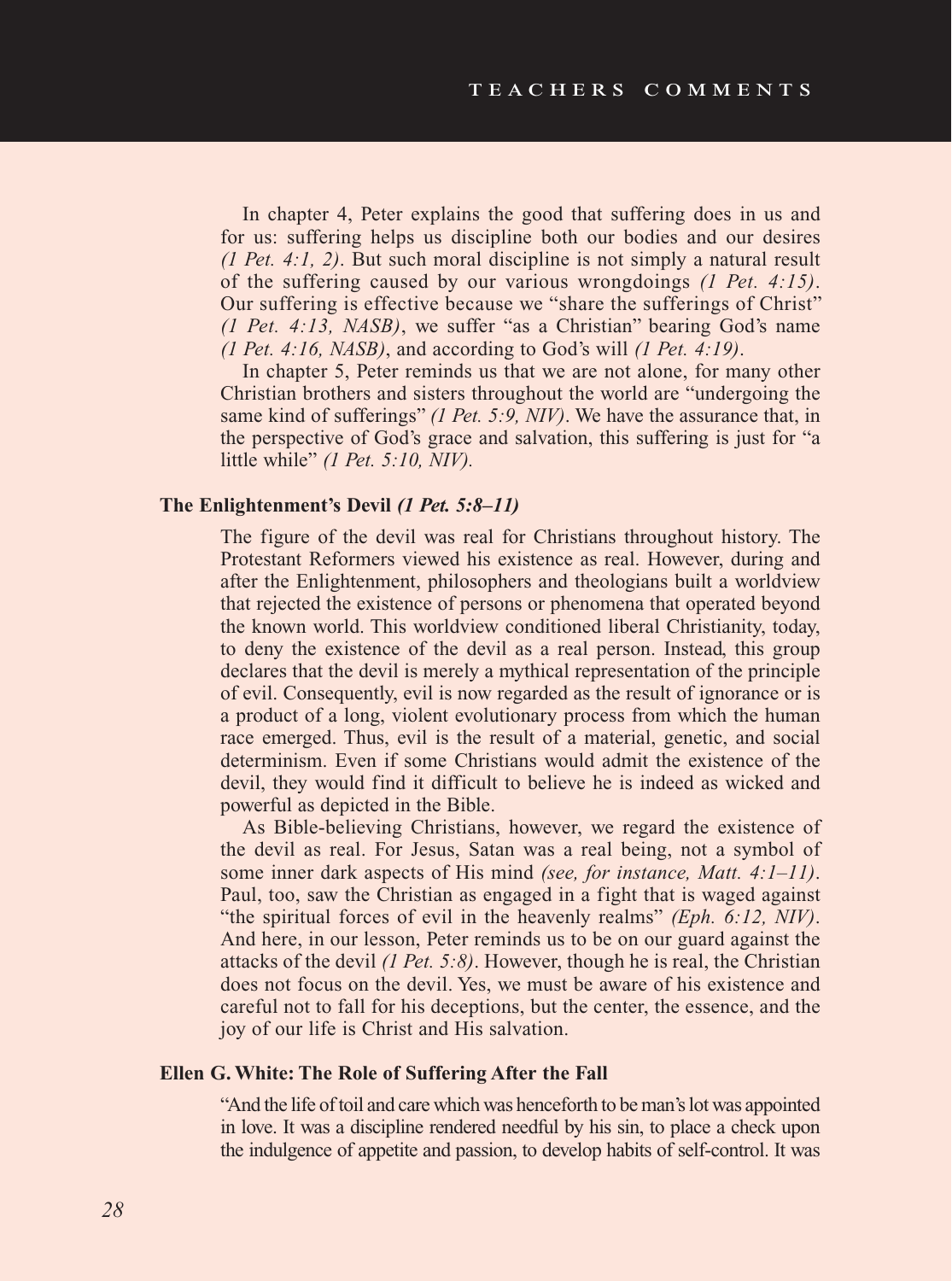a part of God's great plan for man's recovery from the ruin and degradation of sin."—Ellen G. White, *Patriarchs and Prophets*, p. 60.

# *Part III: Life Application*

**1. How can you live focused on Christ knowing that Satan is real and active in the world?** 

**2. While we may no longer be surprised that there is suffering in the world, it always comes as a surprise when trials strike us personally. Being prepared to encounter suffering in personal life and respond to it in a Christian manner is essential. Christians are aware of various types of crucibles and take them seriously. They want to learn the right thing from them. Many times, the Christian wants to be assured that he or she is not responsible for some personal crisis in life. In the case of illness, a Christian would feel much better knowing that he or she is not responsible for the cause of his or her disease, right? Such an assurance makes a world of difference to the Christian undergoing the trial. At the same time, we must recognize that if a disease comes because of one's own lifestyle, the experience can be rightly viewed as a crucible of sin and needs to be treated as such** *(1 Peter 4)***. What types of crucibles have you gone through recently? What have you learned? How have you overcome?**